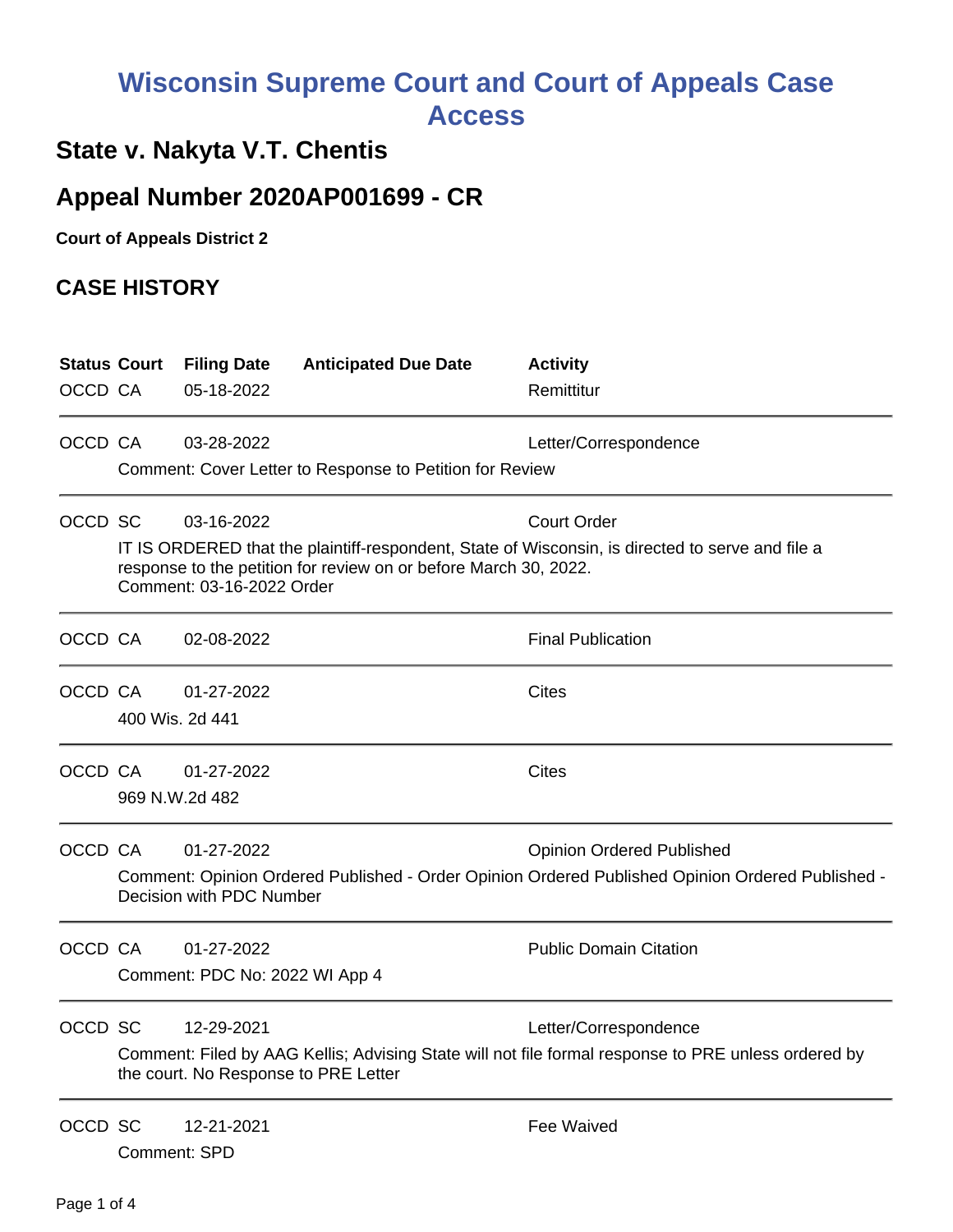| OCCD SC |                                                                                                                                                                                                                                                                                                                                                                                                                 | 12-21-2021                                                                                                                                                                                         | <b>Petition for Review</b><br><b>Response to Petition for Review</b><br><b>Petition for Review</b> |  |  |  |
|---------|-----------------------------------------------------------------------------------------------------------------------------------------------------------------------------------------------------------------------------------------------------------------------------------------------------------------------------------------------------------------------------------------------------------------|----------------------------------------------------------------------------------------------------------------------------------------------------------------------------------------------------|----------------------------------------------------------------------------------------------------|--|--|--|
|         | Filed By: Dustin Haskell<br>Submit Date: 12-29-2021<br>Decision: (D) Deny<br>Decision Date: 5-18-2022<br>IT IS ORDERED that the petition for review is denied, without costs.<br><b>Motion Response</b><br>Filed By: John Kellis<br>Submit Date: 3-29-2022<br>Comment: The official filing date for the PRE is December 21, 2021, when the paper was<br>received/accepted in this office 05-18-2022 Court Order |                                                                                                                                                                                                    |                                                                                                    |  |  |  |
| OCCD CA |                                                                                                                                                                                                                                                                                                                                                                                                                 | 12-01-2021                                                                                                                                                                                         | <b>Opinion/Decision</b>                                                                            |  |  |  |
|         |                                                                                                                                                                                                                                                                                                                                                                                                                 | Judge Panel: Grogan, Gundrum, Neubauer<br>Opinion: Opinion<br>Decision: Affirmed Pages: 8<br>Written by: Gundrum, Mark D.<br>Order Text: Judgment and order affirmed.<br>Comment: 12/1/21 Decision |                                                                                                    |  |  |  |
| OCCD CA |                                                                                                                                                                                                                                                                                                                                                                                                                 | 09-30-2021                                                                                                                                                                                         | <b>Submitted on Briefs</b>                                                                         |  |  |  |
| OCCD CA |                                                                                                                                                                                                                                                                                                                                                                                                                 | 04-08-2021                                                                                                                                                                                         | Record and Briefs Sent to District 2                                                               |  |  |  |
| OCCD CA |                                                                                                                                                                                                                                                                                                                                                                                                                 | 04-08-2021<br>Filed By: Dustin Haskell                                                                                                                                                             | <b>Reply Brief</b><br><b>Reply Brief</b>                                                           |  |  |  |
|         |                                                                                                                                                                                                                                                                                                                                                                                                                 |                                                                                                                                                                                                    |                                                                                                    |  |  |  |
| OCCD CA |                                                                                                                                                                                                                                                                                                                                                                                                                 | 03-31-2021<br>Filed By: Dustin Haskell<br><b>Submit Date: 4-1-2021</b>                                                                                                                             | <b>Motion to Extend Time</b>                                                                       |  |  |  |
|         | Decision: (G) Grant<br>Decision Date: 4-2-2021<br>ORD that the time for the appellant to file a reply brief is extended to April 8, 2021. See WIS. STAT.<br>RULE 809.82(2)(a) (2019-20).<br>See BRY event due on 5-3-2021                                                                                                                                                                                       |                                                                                                                                                                                                    |                                                                                                    |  |  |  |
| OCCD CA |                                                                                                                                                                                                                                                                                                                                                                                                                 | 03-19-2021                                                                                                                                                                                         | <b>Motion to Extend Time</b>                                                                       |  |  |  |
|         | Filed By: Dustin Haskell<br>Submit Date: 3-19-2021<br>Decision: (G) Grant<br>Decision Date: 3-22-2021<br>ORD that the time for the appellant to file his reply brief is extended to April 1, 2021. See WIS. STAT.<br>RULE 809.82(2)(a).<br>See BRY event due on 4-1-2021                                                                                                                                        |                                                                                                                                                                                                    |                                                                                                    |  |  |  |
| OCCD CA |                                                                                                                                                                                                                                                                                                                                                                                                                 | 03-05-2021                                                                                                                                                                                         | Brief of Respondent(s)                                                                             |  |  |  |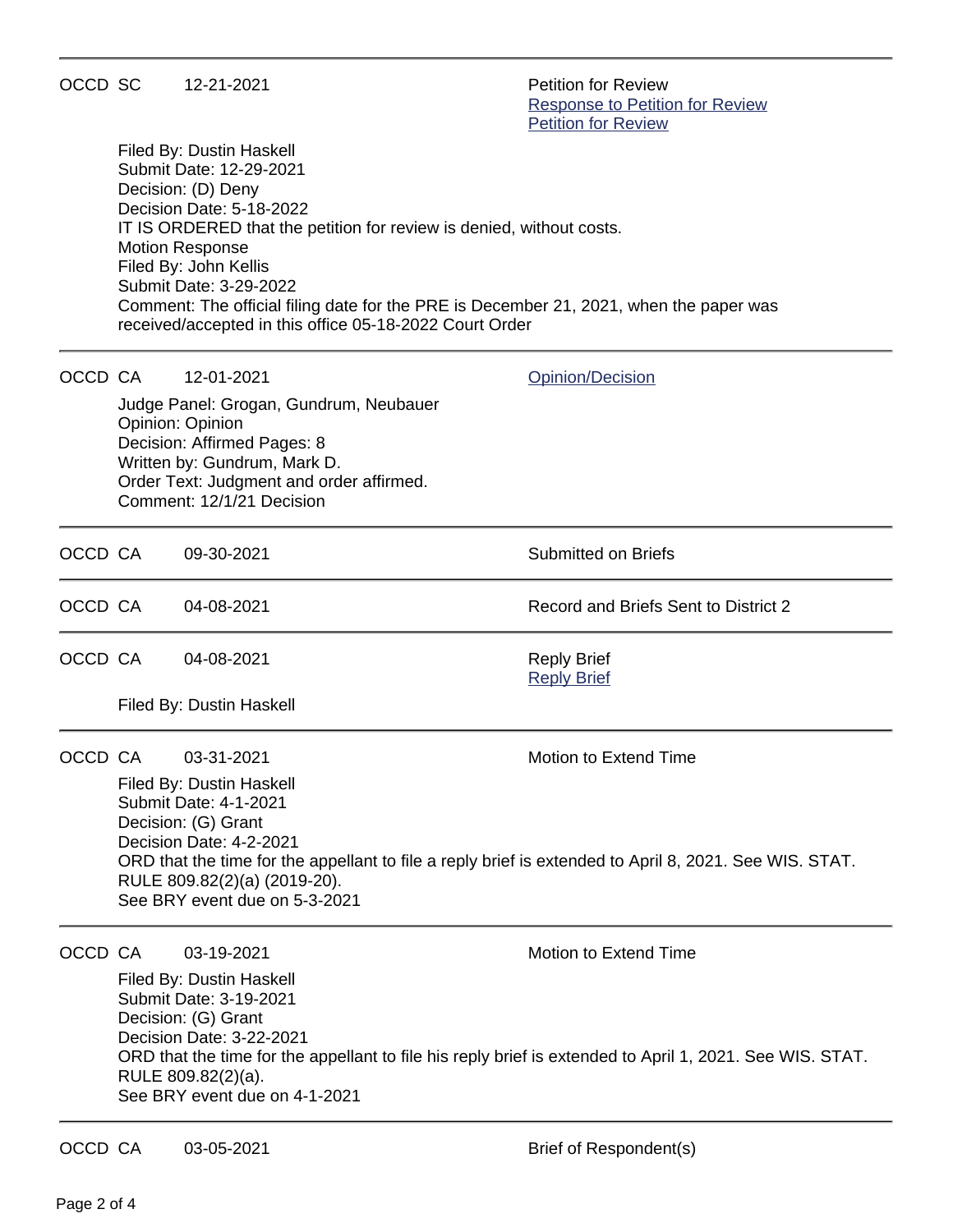| OCCD CA |                                                                                                                              | 02-16-2021                                                                                                                            | <b>Motion to Extend Time</b>           |  |  |  |  |  |
|---------|------------------------------------------------------------------------------------------------------------------------------|---------------------------------------------------------------------------------------------------------------------------------------|----------------------------------------|--|--|--|--|--|
|         |                                                                                                                              | Filed By: John Kellis<br>Submit Date: 2-17-2021                                                                                       |                                        |  |  |  |  |  |
|         |                                                                                                                              | Decision: (G) Grant<br>Decision Date: 2-18-2021                                                                                       |                                        |  |  |  |  |  |
|         |                                                                                                                              | ORD that the time for the respondent to file its brief is extended to March 5, 2021. See WIS. STAT.<br>RULE 809.82(2)(a).             |                                        |  |  |  |  |  |
|         |                                                                                                                              | See BRS event due on 3-5-2021                                                                                                         |                                        |  |  |  |  |  |
| OCCD CA |                                                                                                                              | 01-19-2021                                                                                                                            | <b>Motion to Extend Time</b>           |  |  |  |  |  |
|         | Filed By: John Kellis                                                                                                        |                                                                                                                                       |                                        |  |  |  |  |  |
|         |                                                                                                                              | Submit Date: 1-20-2021<br>Decision: (G) Grant                                                                                         |                                        |  |  |  |  |  |
|         |                                                                                                                              | Decision Date: 1-21-2021<br>ORD that the time for the respondent to file its respondent's brief is extended to February 19, 2021. See |                                        |  |  |  |  |  |
|         |                                                                                                                              | WIS. STAT. RULE 809.82(2)(a) (2017-18).                                                                                               |                                        |  |  |  |  |  |
|         |                                                                                                                              | See BRS event due on 2-19-2021                                                                                                        |                                        |  |  |  |  |  |
| OCCD CA |                                                                                                                              | 01-08-2021                                                                                                                            | Notice of Appearance                   |  |  |  |  |  |
|         | Comment: AAG Kellis for State per Notice of Appearance                                                                       |                                                                                                                                       |                                        |  |  |  |  |  |
| OCCD CA |                                                                                                                              | 12-22-2020                                                                                                                            | Brief & Appx of Appellant(s)           |  |  |  |  |  |
|         |                                                                                                                              |                                                                                                                                       | <b>Brief of Appellant</b>              |  |  |  |  |  |
|         |                                                                                                                              | Filed By: Dustin Haskell                                                                                                              |                                        |  |  |  |  |  |
|         |                                                                                                                              | Comment: Ack. of Filing of Brief of Appellant                                                                                         |                                        |  |  |  |  |  |
| OCCD CA |                                                                                                                              | 11-20-2020                                                                                                                            | <b>Statement on Transcript</b>         |  |  |  |  |  |
|         |                                                                                                                              | Filed By: Dustin Haskell<br>Status: Prev. Filed                                                                                       |                                        |  |  |  |  |  |
| OCCD CA |                                                                                                                              | 11-17-2020                                                                                                                            | Record                                 |  |  |  |  |  |
|         | Comment: 1-3 to 67-1 ELECTRONICALLY FILED Record Filing Notice                                                               |                                                                                                                                       |                                        |  |  |  |  |  |
| OCCD CA |                                                                                                                              | 10-21-2020                                                                                                                            | Motion to Extend Time                  |  |  |  |  |  |
|         | Filed By: Dustin Haskell                                                                                                     |                                                                                                                                       |                                        |  |  |  |  |  |
|         |                                                                                                                              | Submit Date: 10-21-2020<br>Decision: (G) Grant                                                                                        |                                        |  |  |  |  |  |
|         | Decision Date: 10-23-2020                                                                                                    |                                                                                                                                       |                                        |  |  |  |  |  |
|         | ORD that the time to file the statement on transcript is extended to November 20, 2020. See WIS.<br>STAT. RULE 809.82(2)(a). |                                                                                                                                       |                                        |  |  |  |  |  |
|         |                                                                                                                              | See SRT event due on 11-20-2020                                                                                                       |                                        |  |  |  |  |  |
| OCCD CA |                                                                                                                              | 10-14-2020                                                                                                                            | Notif. Sent-Filing of NAP & Ct. Record |  |  |  |  |  |

Comment: Notif. Sent-Filing of NAP & Ct. Record